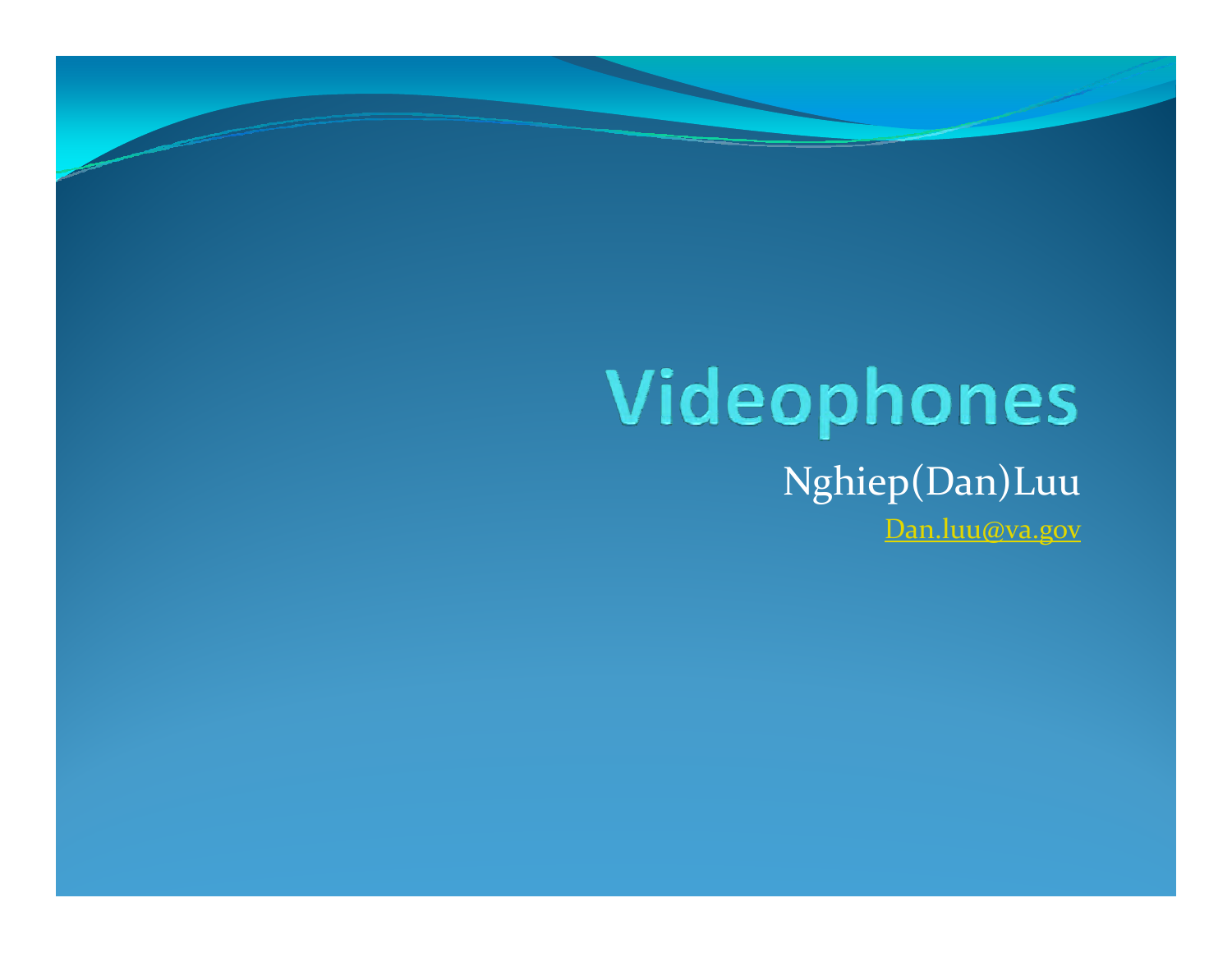#### It isn't a new application ...

- Picturephone  $1964 \text{ AT&ampT}$
- Videophone 1992 AT&T, 2004 Telmex
- AV Phones today:
	- HW/SW: Tandberg, WorldGate, D-Link, & SamSung ...
	- PC-based: Kapanga, Econf, Microsoft Live Messenger, Skype, and Yahoo Messenger etc.
- Network Components: Tandberg VCS, Microsoft OCS, Video PBX, Gateway, Proxy, Router, etc.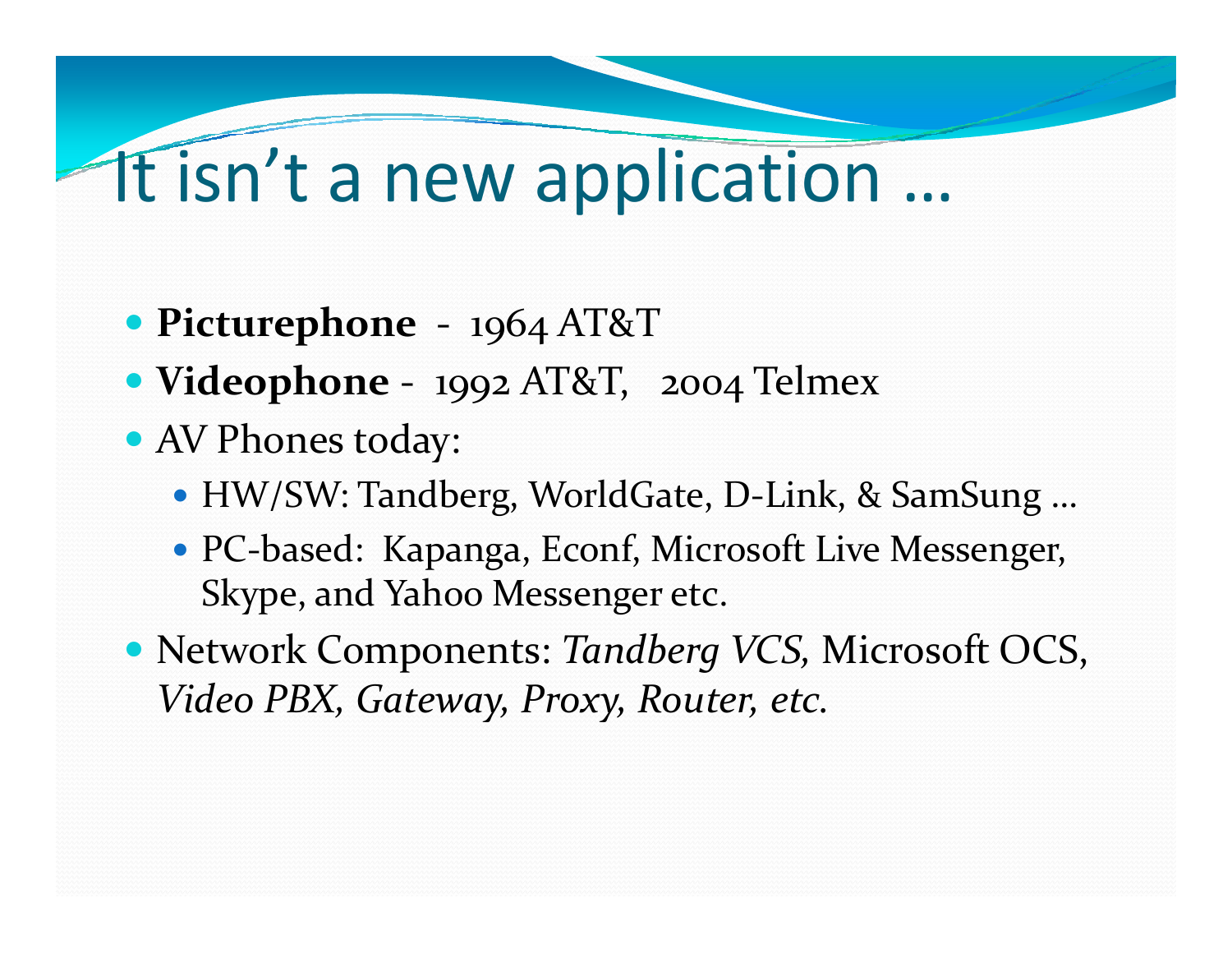## Many Choices?

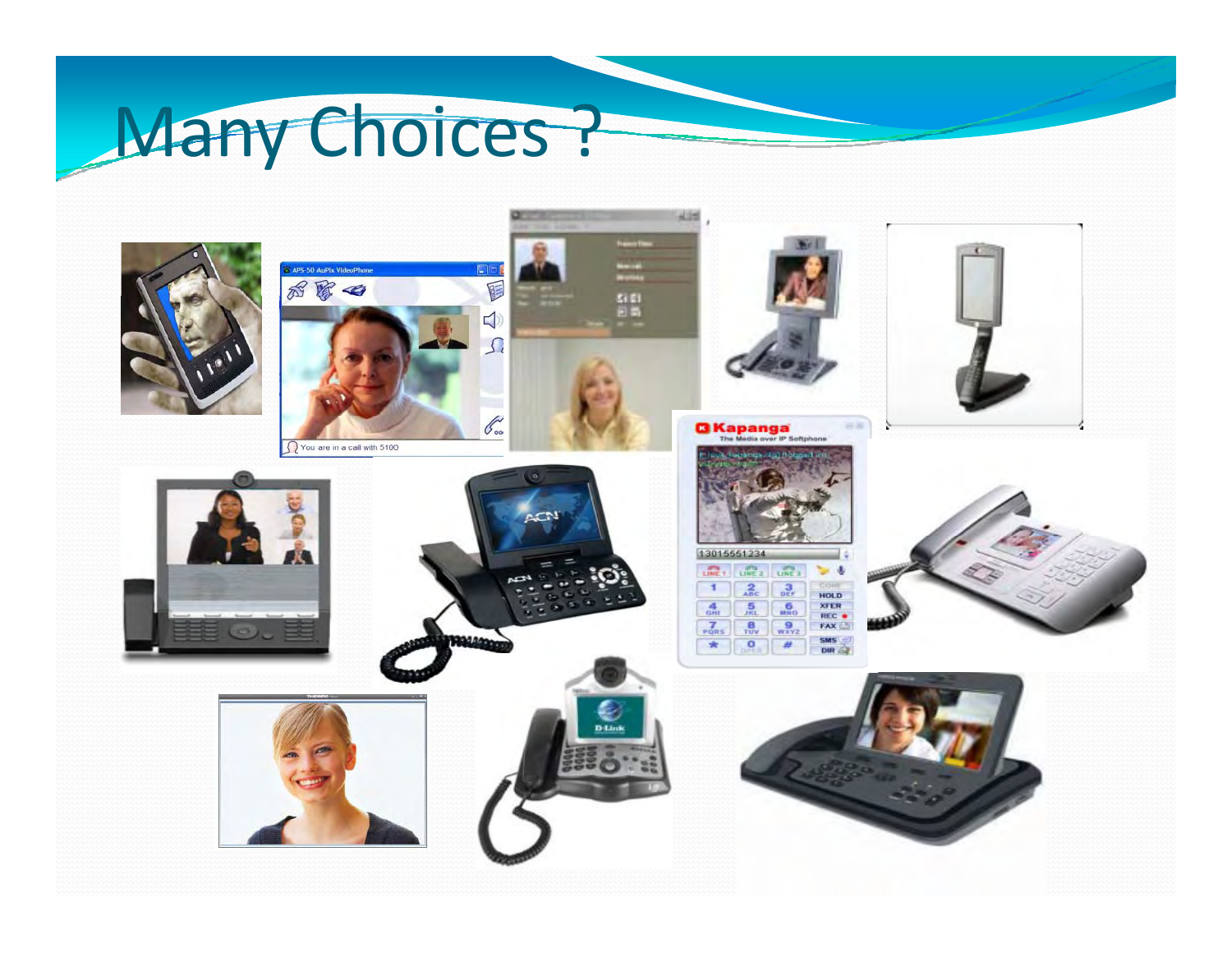## **TeleHealth Requirements**

#### • TeleHealth Needs:

- Reduced ER visits,
- Reduced hospital admissions,
- Reduced length of stay, and
- Improved patient and provider satisfaction.
- Performance Expectations:
	- Resolution
	- Frame Rate
	- Clarity Light Sensitivity
	- Secured Channel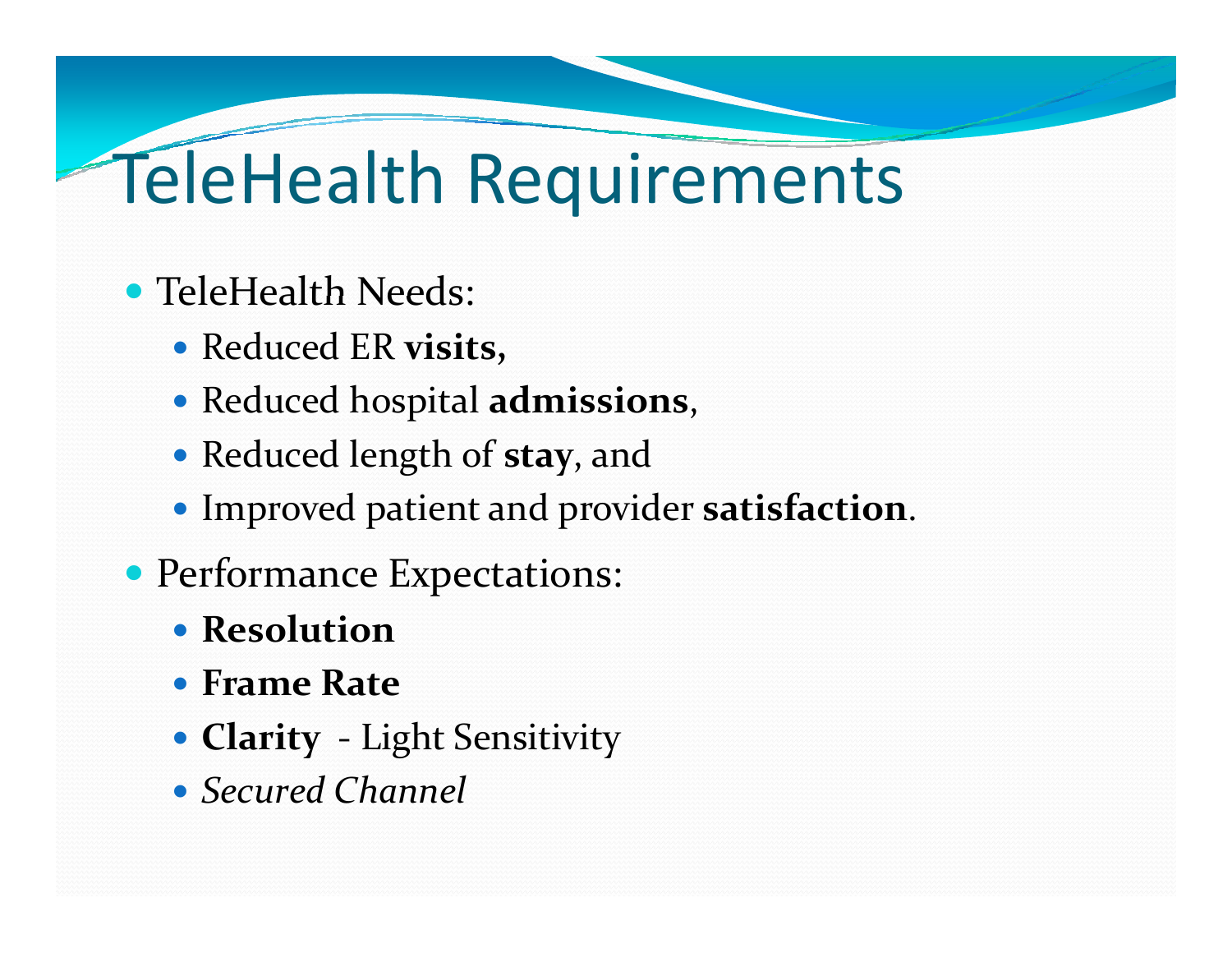## Technical Requirements

- Networking: IPv4, IPv6
- y Signaling: **SIP**, H.323
- Features:
- ¾ Basic: **P2P,** Caller‐ID, AV Recording, **(**Hold), **(**Forward) …
- ▶ Advanced: Transfer, Waiting, Redirection, Fork, Conferencing, etc.
- Implementation:
- ¾ **Serverless** Possible with only basic features
- ¾ Network assisted ‐ It's necessary with advanced features.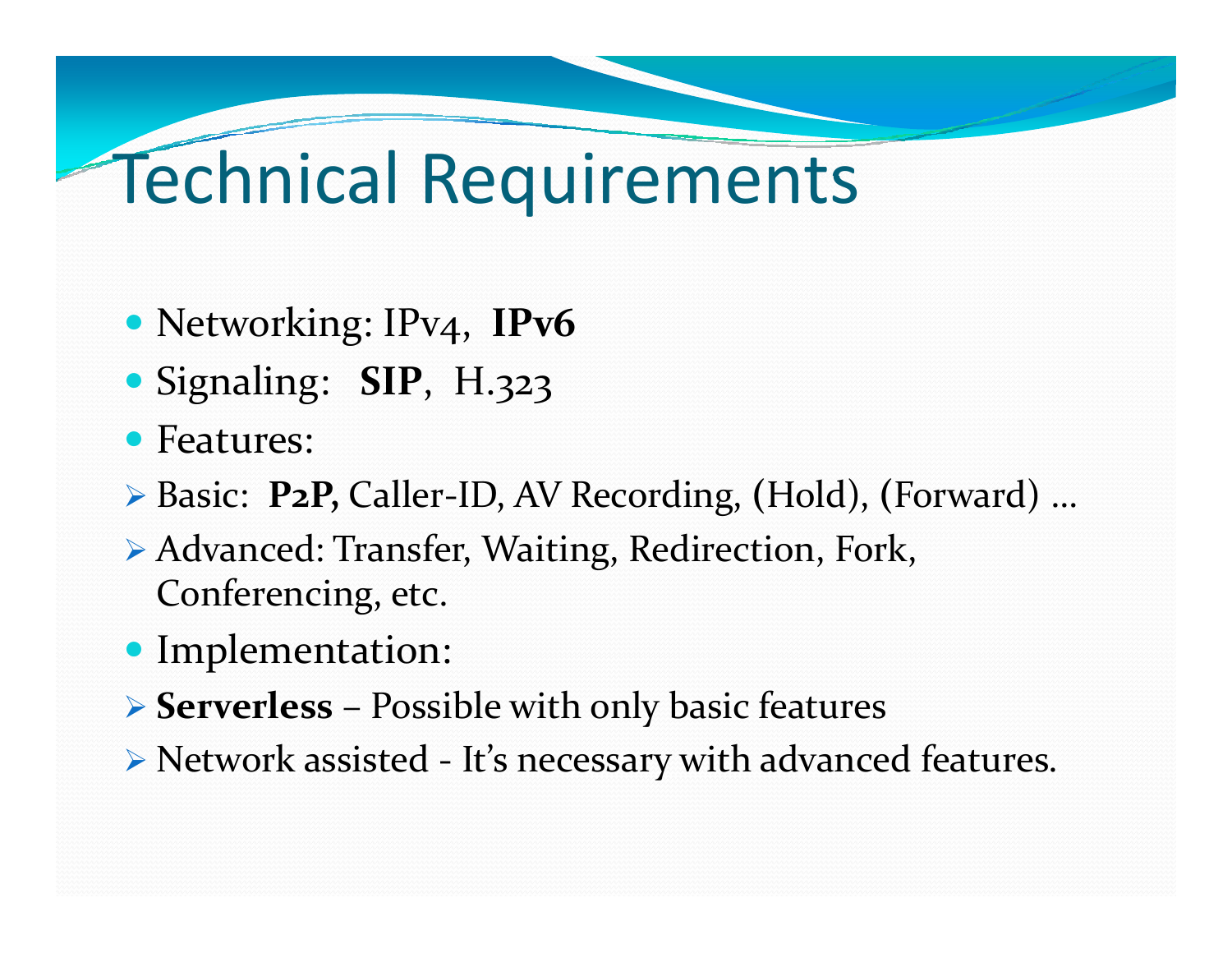### **Current State of Technology**

- There are many videophone vendors out there but only a very few are supporting IPv6.
- Clients from Kapanga (DC startup) and Econf (France Telecom) meet our requirements while the leading vendors such as Tandberg and Polycom are not.
- We have found interoperability between Kapanga and Econf clients for P2P calls. Thus, we will unlikely be constricted to any particular vendor product in using IPv6 videophones.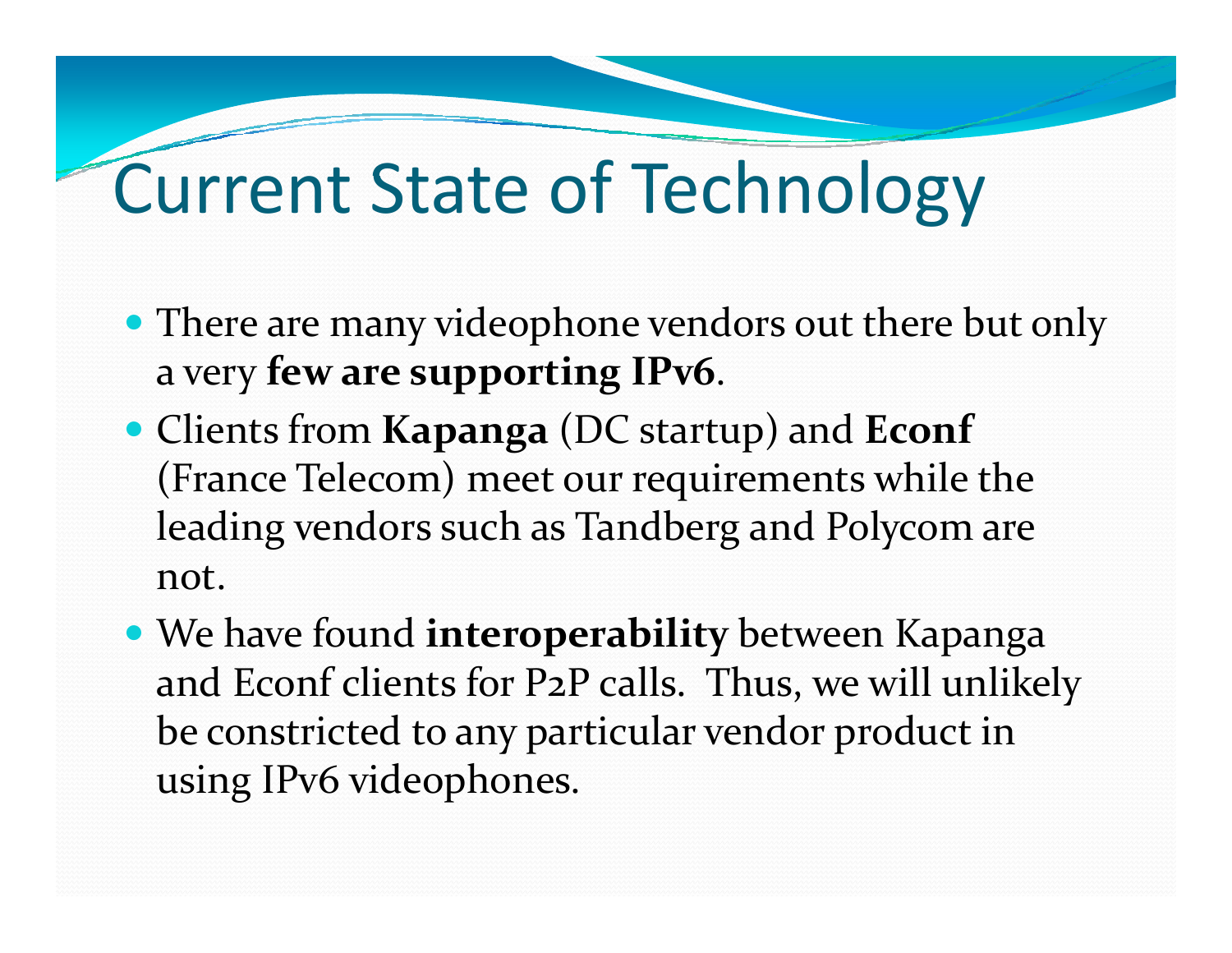### Next Steps …

For Pilot, we will:

- **Employ serverless** implementation.
- **Extend IPv6 to residential homes via tunneling** techniques.
- y Start with vendors that meet our **basic requirements** .
- For Service, we may:
	- Offer **advanced services** with network-based solutions.
	- y Provide **IPv6 to the desktops** (at VAMCs).
	- Expand videophone portfolio.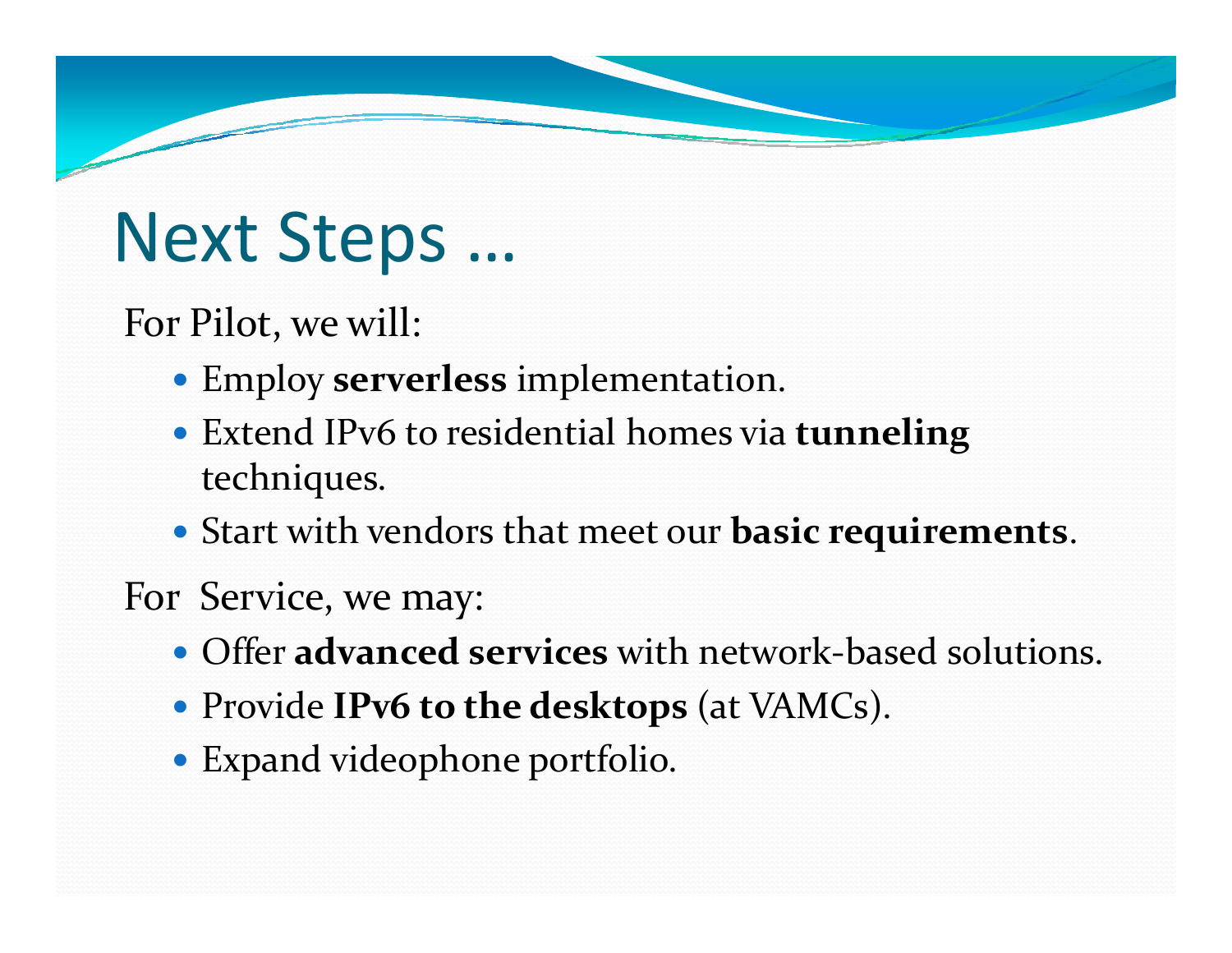# **Backup Slides**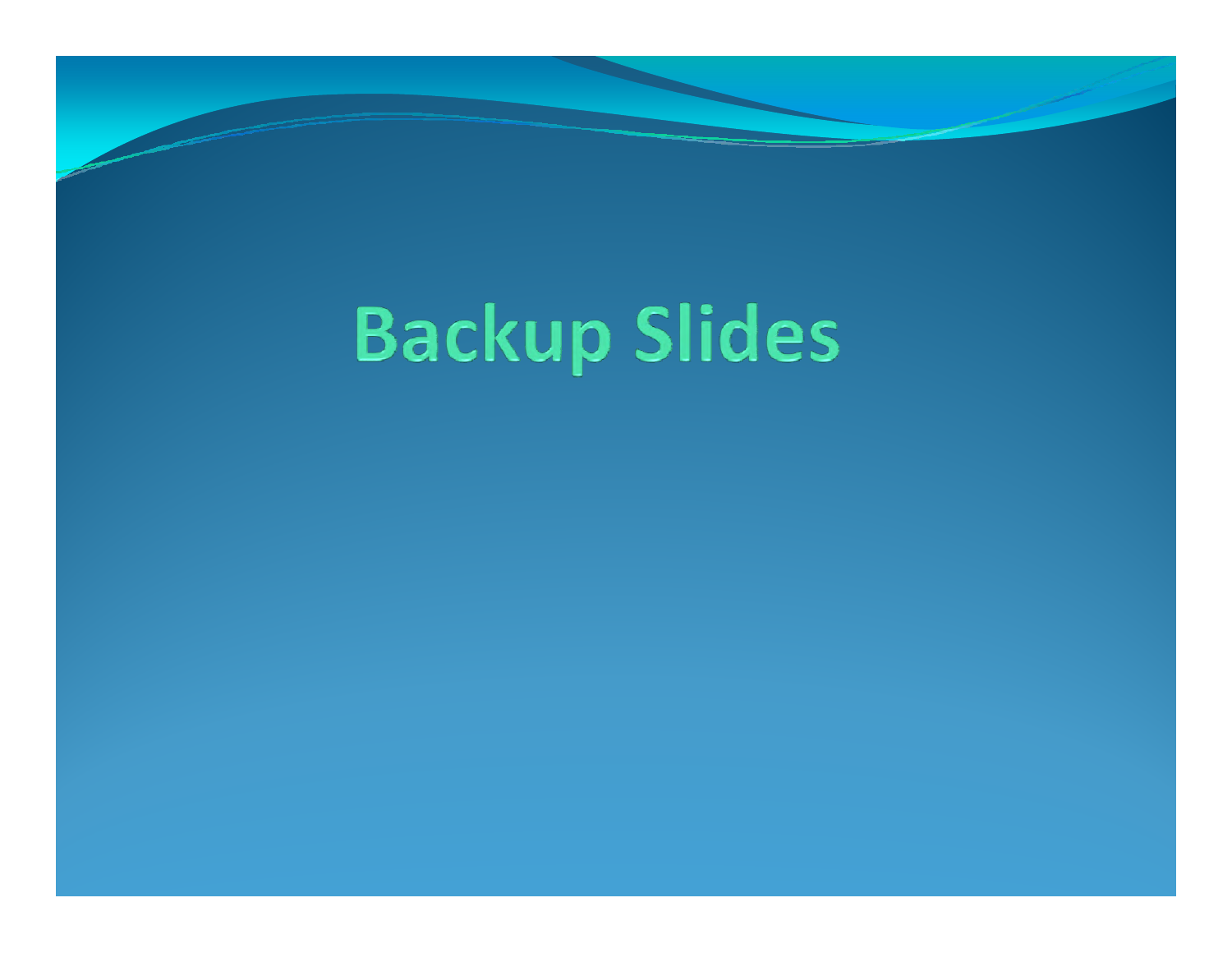### **Obstacles**

- IPv6 infrastructures, VA and ISPs, are not fully in‐place.
- Many videophone vendors see no market for IPv6 videophones and thus are not willing to invest in IPv6 development.
- Commercial Off The Shelf (policy).
- Buy American (policy).